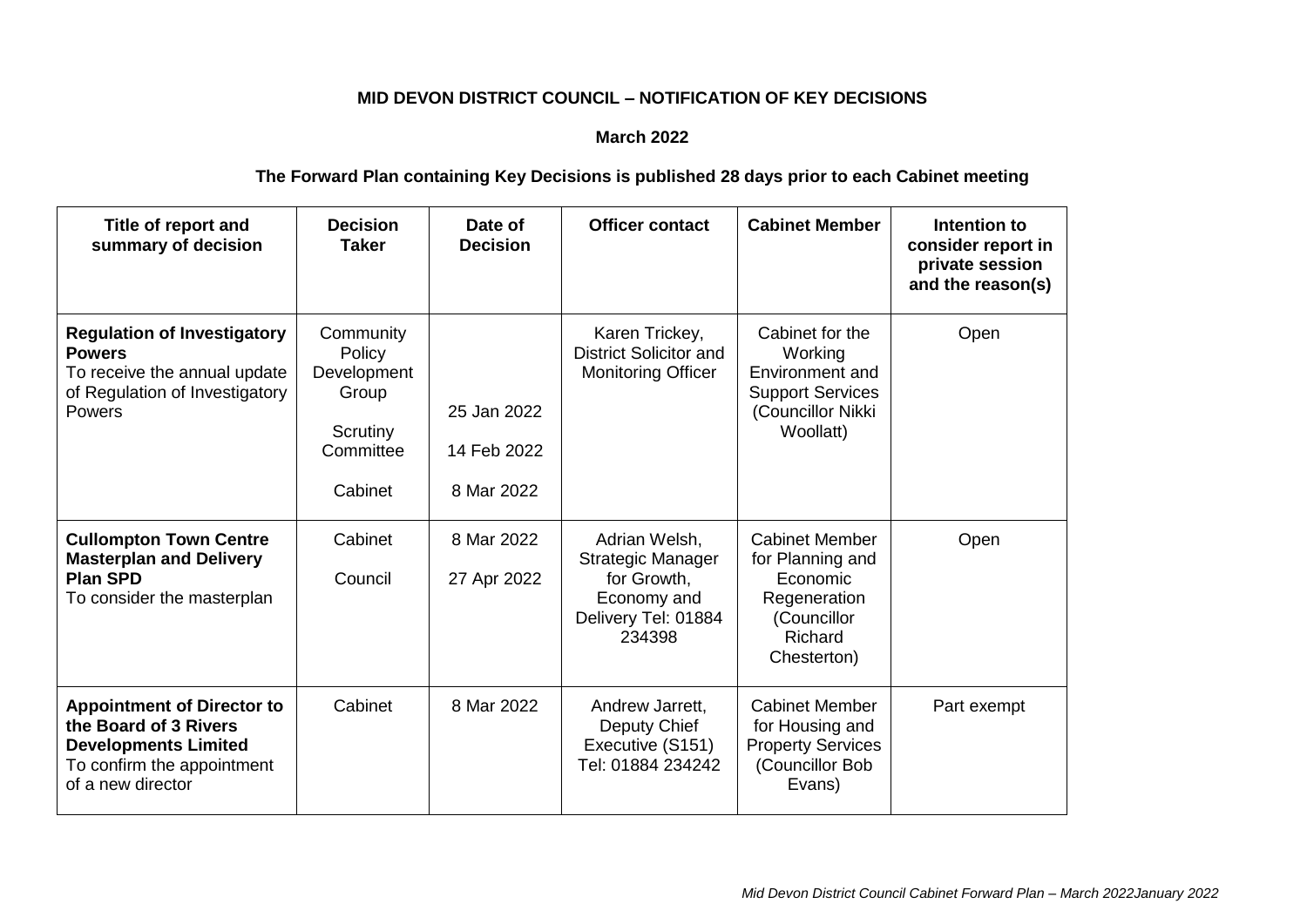| Title of report and<br>summary of decision                                                                                                                        | <b>Decision</b><br><b>Taker</b> | Date of<br><b>Decision</b> | <b>Officer contact</b>                                                | <b>Cabinet Member</b>                                                                                          | Intention to<br>consider report in<br>private session<br>and the reason(s) |
|-------------------------------------------------------------------------------------------------------------------------------------------------------------------|---------------------------------|----------------------------|-----------------------------------------------------------------------|----------------------------------------------------------------------------------------------------------------|----------------------------------------------------------------------------|
| <b>Gas and Renewable</b><br><b>Servicing Contract</b><br>To consider the servicing<br>contract.                                                                   | Cabinet                         | 8 Mar 2022                 | Mike Lowman,<br><b>Building Services</b><br><b>Operations Manager</b> | <b>Cabinet Member</b><br>for Housing and<br><b>Property Services</b><br>(Councillor Bob<br>Evans)              | Part exempt                                                                |
| <b>Review of Development</b><br><b>Management Discretionary</b><br><b>Fees and Charges</b><br>To consider and agree a<br>revised schedule of fees and<br>charges. | Cabinet                         | Not before 8th<br>Mar 2022 | Angharad Williams,<br>Interim Development<br>Management<br>Manager    | <b>Cabinet Member</b><br>for Planning and<br>Economic<br>Regeneration<br>(Councillor<br>Richard<br>Chesterton) | Open                                                                       |
| <b>Cullompton Railway</b><br><b>Station</b><br>To receive a project update.                                                                                       | Cabinet                         | Not before 8th<br>Mar 2022 | Richard Marsh,<br>Director of Place                                   | <b>Cabinet Member</b><br>for Planning and<br>Economic<br>Regeneration<br>(Councillor<br>Richard<br>Chesterton) | Open                                                                       |
| <b>Crediton Masterplan -</b><br><b>Procurement</b><br>To consider the procurement<br>of services for the Crediton<br>Masterplan.                                  | Cabinet                         | 8 Mar 2022                 | Richard Marsh,<br>Director of Place                                   | <b>Cabinet Member</b><br>for Planning and<br>Economic<br>Regeneration<br>(Councillor<br>Richard<br>Chesterton) | Part exempt                                                                |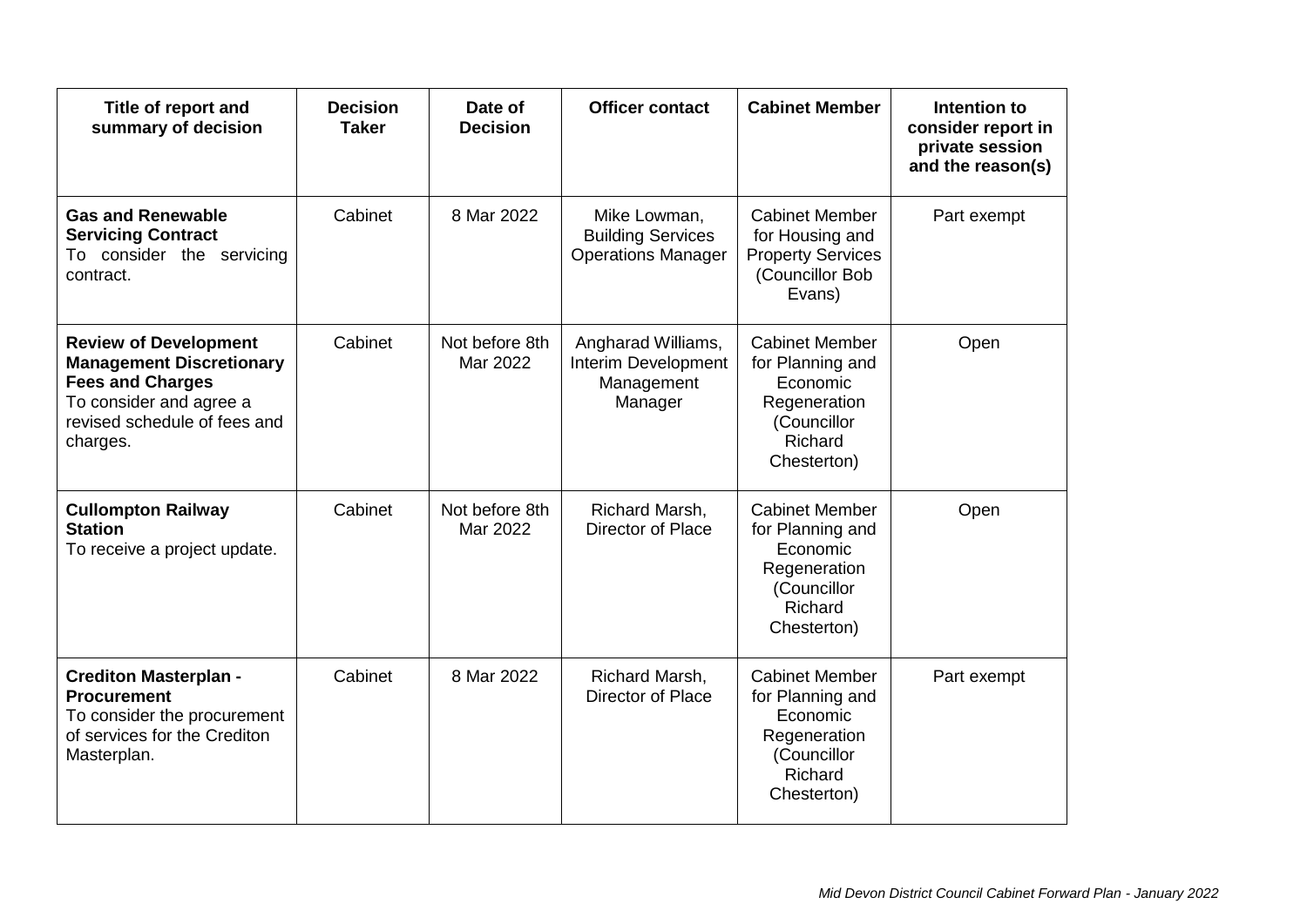| Title of report and<br>summary of decision                                                                                                                                 | <b>Decision</b><br><b>Taker</b>                      | Date of<br><b>Decision</b> | <b>Officer contact</b>                                                   | <b>Cabinet Member</b>                                                                                          | Intention to<br>consider report in<br>private session<br>and the reason(s) |
|----------------------------------------------------------------------------------------------------------------------------------------------------------------------------|------------------------------------------------------|----------------------------|--------------------------------------------------------------------------|----------------------------------------------------------------------------------------------------------------|----------------------------------------------------------------------------|
| <b>Modernisation Contract</b><br>2022 - 2026<br>To consider the outcome of<br>the tender process for this<br>contract.                                                     | Cabinet                                              | 8 Mar 2022                 | Mike Lowman,<br><b>Building Services</b><br><b>Operations Manager</b>    | <b>Cabinet Member</b><br>for Housing and<br><b>Property Services</b><br>(Councillor Bob<br>Evans)              | Part exempt                                                                |
| <b>Residents Survey</b><br>To consider the outcome of<br>the Residents' Survey                                                                                             | Cabinet                                              | 8 Mar 2022                 | Andrew Jarrett,<br>Deputy Chief<br>Executive (S151)<br>Tel: 01884 234242 | <b>Cabinet Member</b><br>for Community<br><b>Well Being</b><br>(Councillor<br>Dennis Knowles)                  | Open                                                                       |
| Junction 27 & 28 report<br>To receive an update with<br>regard to proposals.                                                                                               | Economy<br>Policy<br>Development<br>Group<br>Cabinet | 17 Mar 2022<br>5 Apr 2022  | Richard Marsh,<br>Director of Place                                      | <b>Cabinet Member</b><br>for Planning and<br>Economic<br>Regeneration<br>(Councillor<br>Richard<br>Chesterton) | Open                                                                       |
| <b>Recommendations from</b><br>the Motion 564 Spotlight<br><b>Review</b><br>To receive the final report<br>and recommendations from<br>the Motion 564 Spotlight<br>Review. | Scrutiny<br>Committee<br>Cabinet                     | 21 Mar 2022<br>5 Apr 2022  | Clare Robathan,<br>Policy and Research<br>Officer                        |                                                                                                                | Open                                                                       |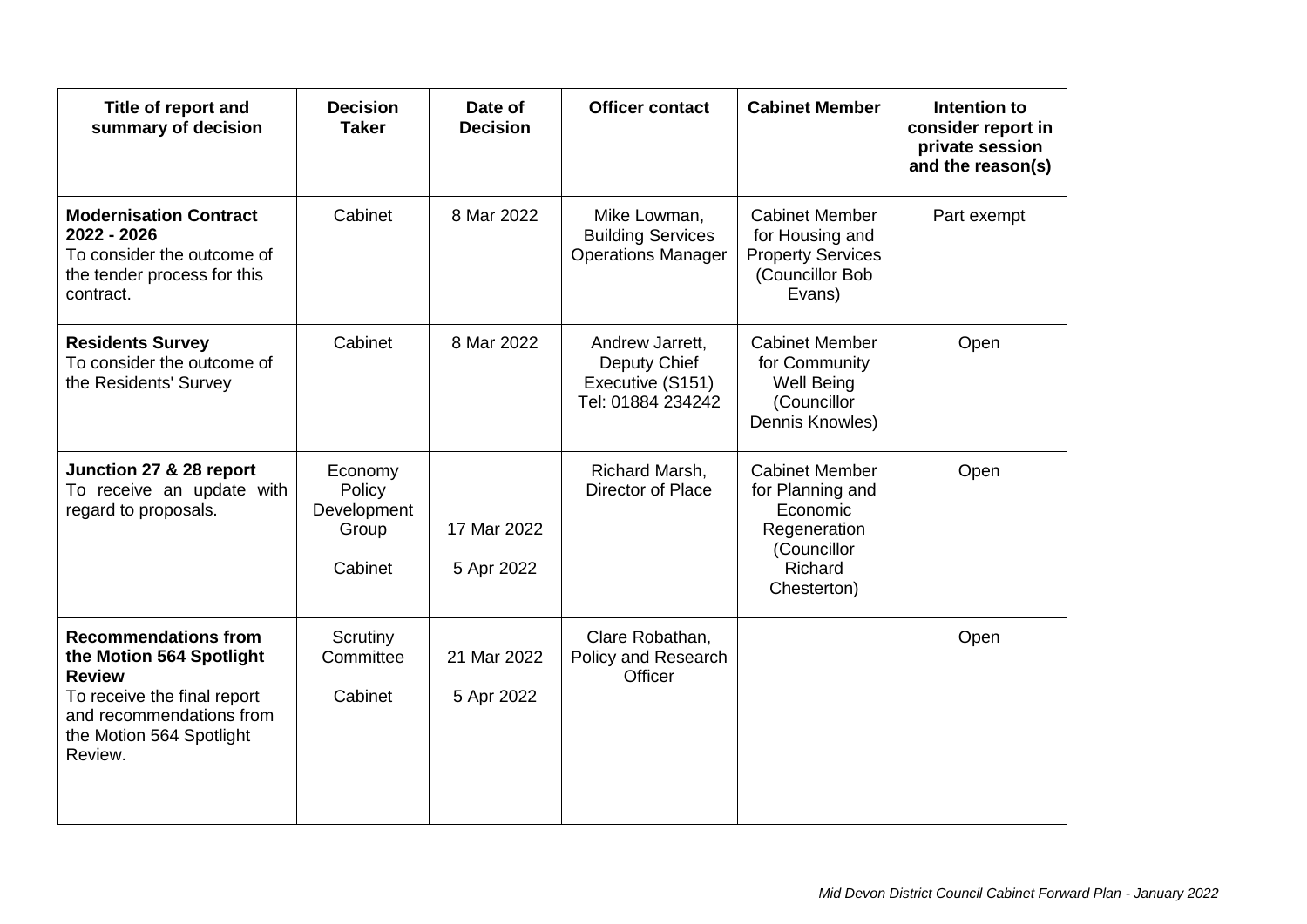| Title of report and<br>summary of decision                                                                                                                                                           | <b>Decision</b><br><b>Taker</b>                        | Date of<br><b>Decision</b> | <b>Officer contact</b>                                                                                 | <b>Cabinet Member</b>                                                                         | Intention to<br>consider report in<br>private session<br>and the reason(s) |
|------------------------------------------------------------------------------------------------------------------------------------------------------------------------------------------------------|--------------------------------------------------------|----------------------------|--------------------------------------------------------------------------------------------------------|-----------------------------------------------------------------------------------------------|----------------------------------------------------------------------------|
| <b>Council Tax Reduction</b><br><b>Scheme &amp; Exceptional</b><br><b>Hardship Policy</b><br>To receive the Council Tax<br>Reduction Scheme and the<br>updated<br>Exceptional<br>Hardship Policy.    | Community<br>Policy<br>Development<br>Group<br>Cabinet | 22 Mar 2022<br>5 Apr 2022  | Dean Emery,<br>Corporate Manager<br>for Revenues,<br>Benefits and<br>Recovery                          | <b>Cabinet Member</b><br>for Finance<br>(Councillor<br>Andrew Moore)                          | Open                                                                       |
| <b>Single Equalities Policy</b><br>and Equality Objective<br>To receive the annual review<br>of the Single Equalities<br>Policy and Equality Objective                                               | Community<br>Policy<br>Development<br>Group<br>Cabinet | 22 Mar 2022<br>5 Apr 2022  | Matthew Page,<br>Corporate Manager<br>for People,<br>Governance and<br>Waste                           | <b>Cabinet Member</b><br>for Community<br>Well Being<br>(Councillor<br>Dennis Knowles)        | Open                                                                       |
| <b>Unauthorised Encampment</b><br><b>Policy</b><br>To receive the 3 yearly<br>review of the Unauthorised<br><b>Encampment Policy</b>                                                                 | Community<br>Policy<br>Development<br>Group<br>Cabinet | 22 Mar 2022<br>7 Apr 2022  | Andrew Busby,<br>Corporate Manager<br>for Property, Leisure<br>and Climate Change<br>Tel: 01884 234948 | <b>Cabinet Member</b><br>for Community<br><b>Well Being</b><br>(Councillor<br>Dennis Knowles) | Open                                                                       |
| <b>Safeguarding Children and</b><br><b>Adults at Risk Policy and</b><br><b>Procedures</b><br>To receive the annual review<br>of Safeguarding Children<br>and Adults at Risk Policy and<br>Procedures | Community<br>Policy<br>Development<br>Group<br>Cabinet | 22 Mar 2022<br>7 Apr 2022  | Matthew Page,<br>Corporate Manager<br>for People,<br>Governance and<br>Waste                           | <b>Cabinet Member</b><br>for Community<br><b>Well Being</b><br>(Councillor<br>Dennis Knowles) | Open                                                                       |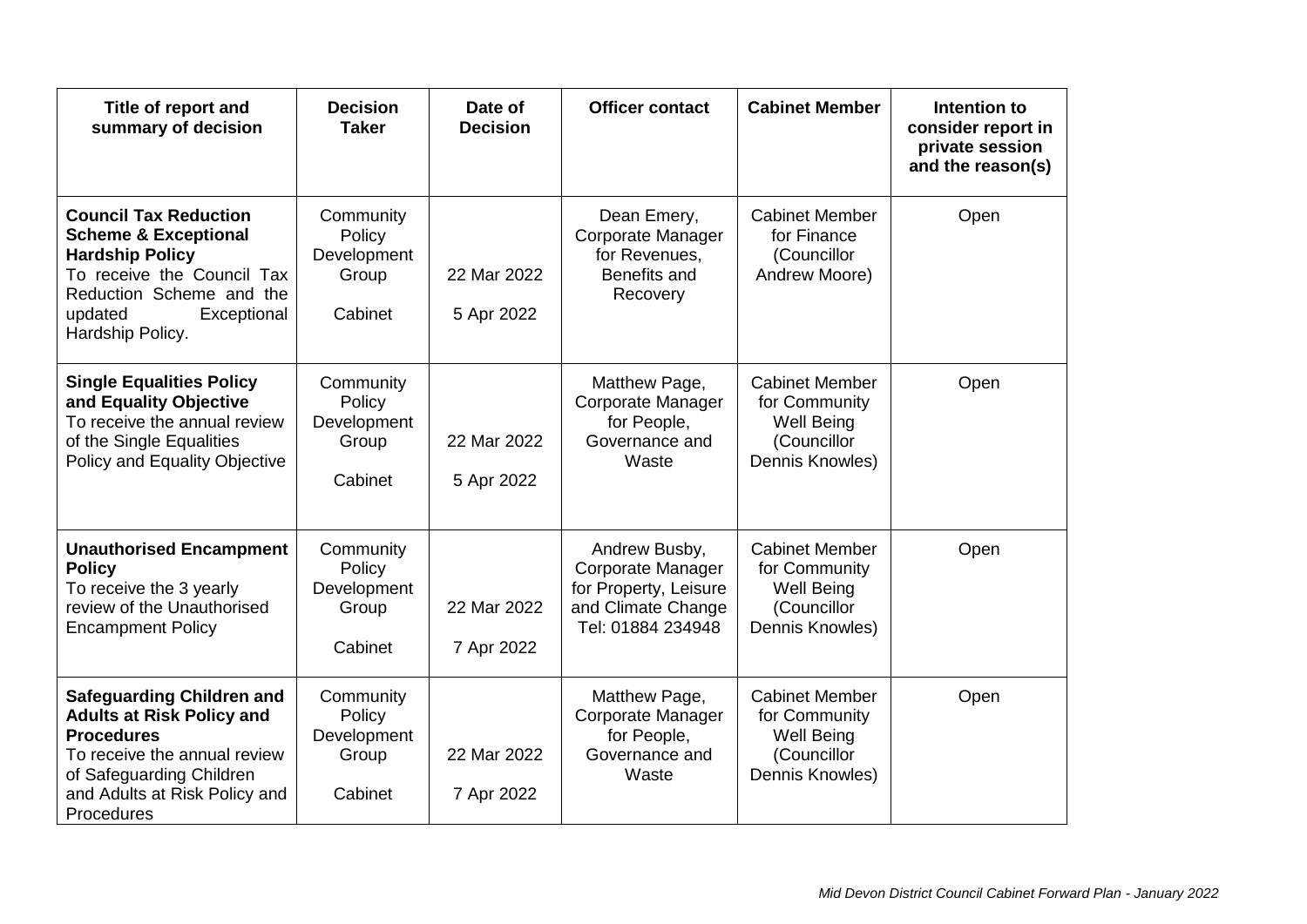| Title of report and<br>summary of decision                                                                                                                                           | <b>Decision</b><br><b>Taker</b> | Date of<br><b>Decision</b> | <b>Officer contact</b>                                          | <b>Cabinet Member</b>                                                                                          | Intention to<br>consider report in<br>private session<br>and the reason(s) |
|--------------------------------------------------------------------------------------------------------------------------------------------------------------------------------------|---------------------------------|----------------------------|-----------------------------------------------------------------|----------------------------------------------------------------------------------------------------------------|----------------------------------------------------------------------------|
| <b>Playing Pitch Strategy -</b><br><b>Post Consultation</b><br>To consider the strategy for<br>approval following the public<br>consultation.                                        | Cabinet                         | 5 Apr 2022                 | Richard Marsh,<br>Director of Place                             | <b>Cabinet Member</b><br>for Planning and<br>Economic<br>Regeneration<br>(Councillor<br>Richard<br>Chesterton) | Open                                                                       |
| <b>North West Cullompton</b><br><b>Masterplan</b><br>To consider a revised<br>masterplan for North West<br>Cullompton                                                                | Cabinet                         | 5 Apr 2022                 | Richard Marsh,<br>Director of Place                             | <b>Cabinet Member</b><br>for Planning and<br>Economic<br>Regeneration<br>(Councillor<br>Richard<br>Chesterton) | Open                                                                       |
| <b>Progress against the</b><br><b>Corporate Plan</b><br>To consider the progress<br>made against Corporate<br>Plans aims and agree<br>actions for the remaining life<br>of the plan. | Cabinet                         | 5 Apr 2022                 | Stephen Walford,<br><b>Chief Executive Tel:</b><br>01884 234201 | Leader of the<br>Council<br>(Councillor Bob<br>Deed)                                                           | Open                                                                       |
| <b>Tiverton EUE Area B</b><br><b>Masterplan</b><br>To consider the outcome of<br>the playing pitch and sports<br>provision review                                                    | Cabinet                         | Not before 5th<br>Apr 2022 | Richard Marsh,<br>Director of Place                             | <b>Cabinet Member</b><br>for Planning and<br>Economic<br>Regeneration<br>(Councillor<br>Richard                | Open                                                                       |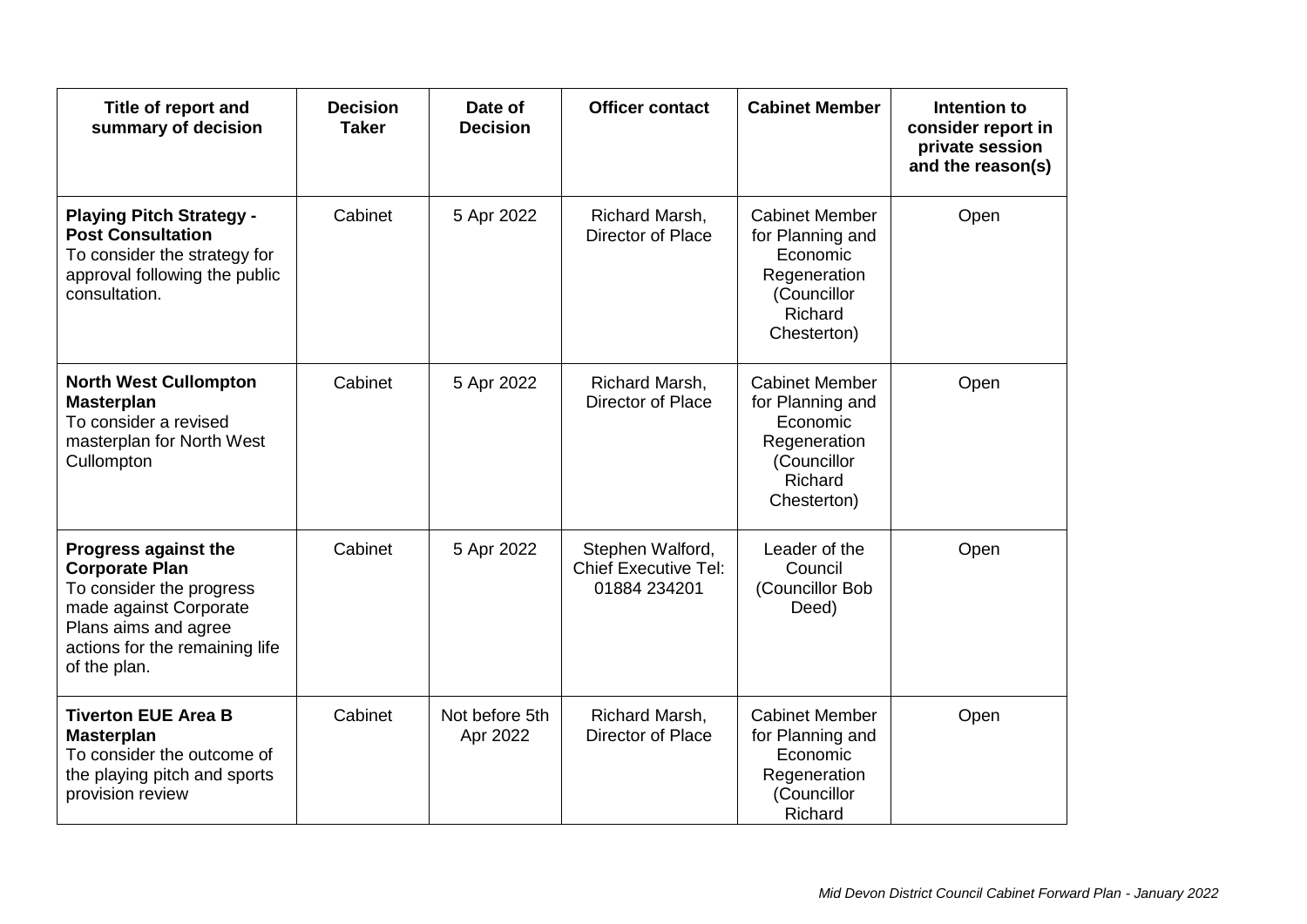| Title of report and<br>summary of decision                                                                                                     | <b>Decision</b><br><b>Taker</b> | Date of<br><b>Decision</b> | <b>Officer contact</b>                                                 | <b>Cabinet Member</b>                                                                                          | Intention to<br>consider report in<br>private session<br>and the reason(s) |
|------------------------------------------------------------------------------------------------------------------------------------------------|---------------------------------|----------------------------|------------------------------------------------------------------------|----------------------------------------------------------------------------------------------------------------|----------------------------------------------------------------------------|
|                                                                                                                                                |                                 |                            |                                                                        | Chesterton)                                                                                                    |                                                                            |
| <b>Cullompton HSHAZ Public</b><br><b>Realm Project -</b><br><b>Consultation</b><br>For consideration prior to<br>consultation.                 | Cabinet                         | 5 Apr 2022                 | Richard Marsh,<br>Director of Place                                    | <b>Cabinet Member</b><br>for Planning and<br>Economic<br>Regeneration<br>(Councillor<br>Richard<br>Chesterton) | Open                                                                       |
| <b>Tiverton Town Centre</b><br><b>Masterplan</b><br>To agree the draft<br>masterplan for public<br>consultation.                               | Cabinet                         | Not before 5th<br>Apr 2022 | Richard Marsh,<br>Director of Place                                    | <b>Cabinet Member</b><br>for Planning and<br>Economic<br>Regeneration<br>(Councillor<br>Richard<br>Chesterton) | Open                                                                       |
| <b>Cullompton - Town Centre</b><br><b>Public Realm</b><br><b>Enhancement</b><br>To consider the Town Centre<br><b>Public Realm Enhancement</b> | Cabinet                         | 5 Apr 2022                 | Richard Marsh,<br>Director of Place                                    | <b>Cabinet Member</b><br>for Planning and<br>Economic<br>Regeneration<br>(Councillor<br>Richard<br>Chesterton) | Open                                                                       |
| <b>Channel Access Policy</b><br>To consider a revised Policy                                                                                   | Cabinet                         | 5 Apr 2022                 | Lisa Lewis,<br>Corporate Manager<br>for Business<br>Transformation and | Cabinet for the<br>Working<br>Environment and<br><b>Support Services</b>                                       | Open                                                                       |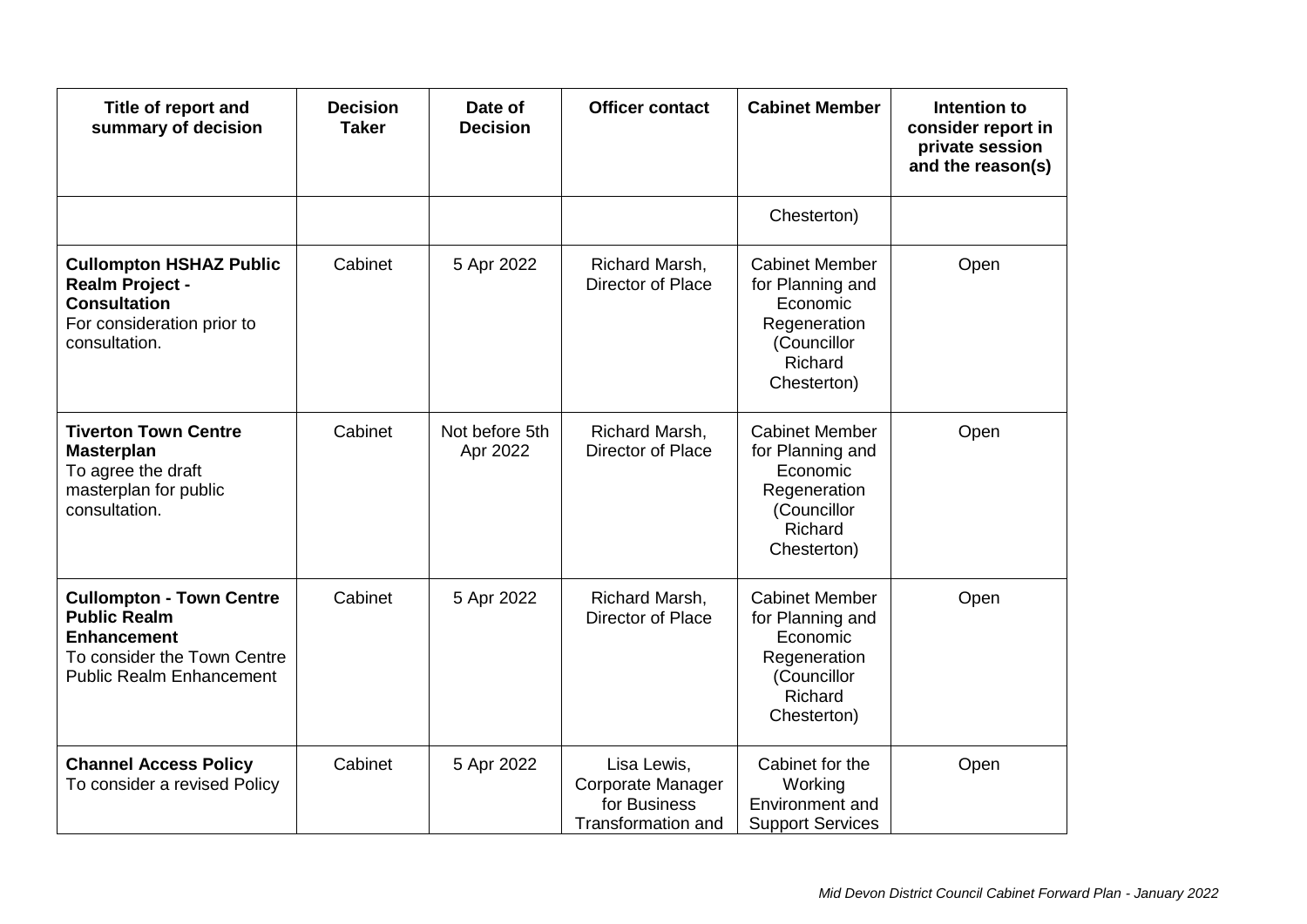| Title of report and<br>summary of decision                                                                                           | <b>Decision</b><br><b>Taker</b> | Date of<br><b>Decision</b> | <b>Officer contact</b>                             | <b>Cabinet Member</b>                                                                                          | Intention to<br>consider report in<br>private session<br>and the reason(s) |
|--------------------------------------------------------------------------------------------------------------------------------------|---------------------------------|----------------------------|----------------------------------------------------|----------------------------------------------------------------------------------------------------------------|----------------------------------------------------------------------------|
|                                                                                                                                      |                                 |                            | Customer<br><b>Engagement Tel:</b><br>01884 234981 | (Councillor Nikki<br>Woollatt)                                                                                 |                                                                            |
| <b>Tiverton A361 Junction HIF</b><br><b>Scheme</b><br>To consider the outcome of<br>the tender process.                              | Cabinet                         | Not before 5th<br>Apr 2022 | Richard Marsh,<br>Director of Place                | <b>Cabinet Member</b><br>for Planning and<br>Economic<br>Regeneration<br>(Councillor<br>Richard<br>Chesterton) | Part exempt                                                                |
| <b>Culm - Garden Village</b><br>To consider a masterplan for<br>consultation.                                                        | Cabinet                         | 5 Apr 2022                 | Tina Maryan, Area<br><b>Planning Officer</b>       | <b>Cabinet Member</b><br>for Planning and<br>Economic<br>Regeneration<br>(Councillor<br>Richard<br>Chesterton) | Open                                                                       |
| <b>Cullompton Town Centre</b><br><b>Relief Road - update</b><br>To receive (as required) an<br>update with regard to the<br>project. | Cabinet                         | 17 May 2022                | Richard Marsh,<br>Director of Place                | <b>Cabinet Member</b><br>for Planning and<br>Economic<br>Regeneration<br>(Councillor<br>Richard<br>Chesterton) | Open                                                                       |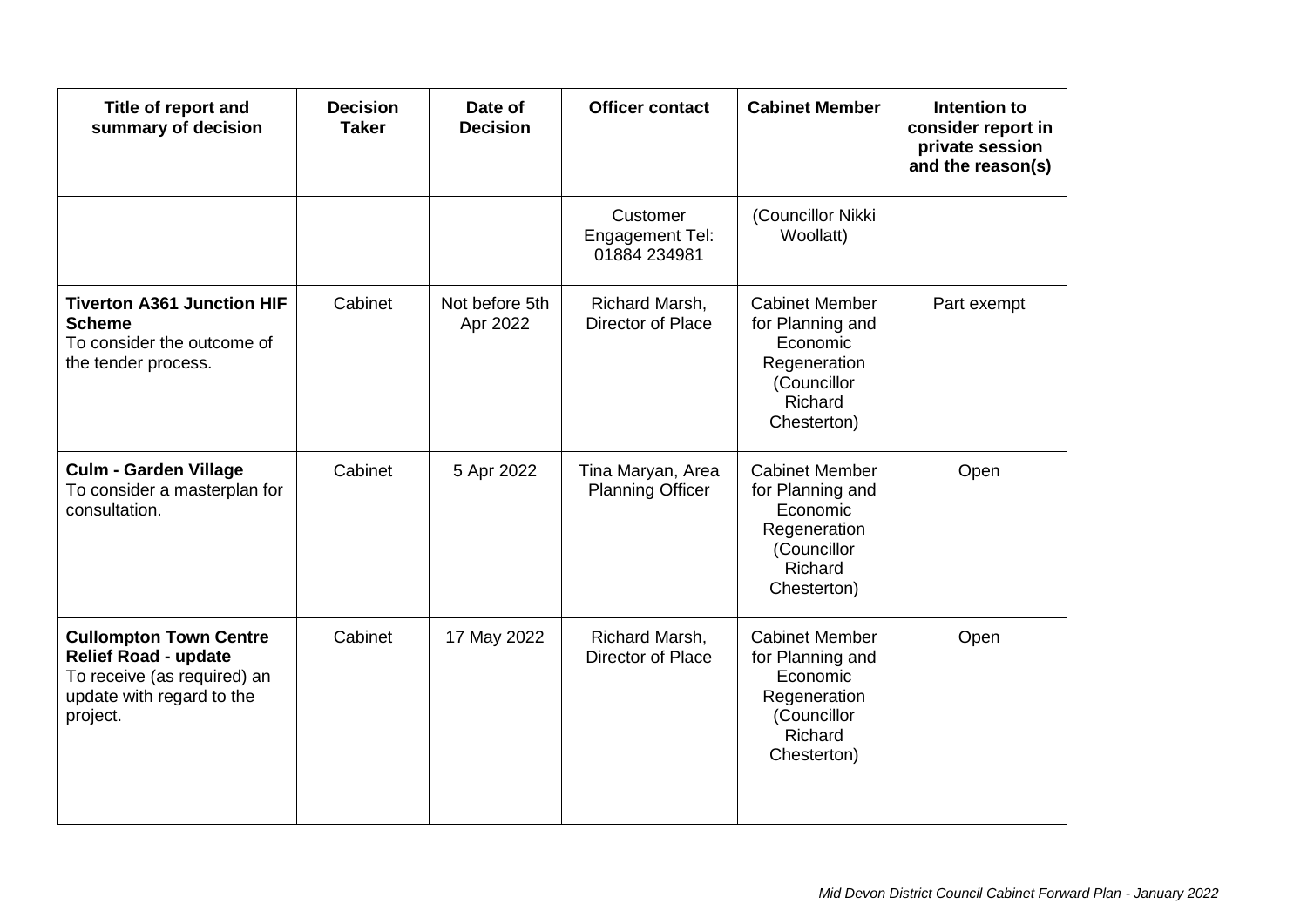| Title of report and<br>summary of decision                                                                                      | <b>Decision</b><br><b>Taker</b>                        | Date of<br><b>Decision</b>        | <b>Officer contact</b>                                                              | <b>Cabinet Member</b>                                                                                          | Intention to<br>consider report in<br>private session<br>and the reason(s) |
|---------------------------------------------------------------------------------------------------------------------------------|--------------------------------------------------------|-----------------------------------|-------------------------------------------------------------------------------------|----------------------------------------------------------------------------------------------------------------|----------------------------------------------------------------------------|
| <b>Economic Recovery Plan</b><br>To receive the draft Local<br><b>Economic Recovery Plan</b>                                    | Economy<br>Policy<br>Development<br>Group<br>Cabinet   | 26 May 2022<br>14 Jun 2022        | Richard Marsh,<br>Director of Place                                                 | <b>Cabinet Member</b><br>for Planning and<br>Economic<br>Regeneration<br>(Councillor<br>Richard<br>Chesterton) | Open                                                                       |
| <b>Meeting Housing Needs</b><br><b>SPD</b><br>To recommend a draft for<br>consultation to the Cabinet                           | <b>Homes Policy</b><br>Development<br>Group<br>Cabinet | 31 May 2022<br>14 Jun 2022        | Tristan Peat,<br><b>Forward Planning</b><br><b>Team Leader</b>                      | <b>Cabinet Member</b><br>for Housing and<br><b>Property Services</b><br>(Councillor Bob<br>Evans)              | Open                                                                       |
| <b>Custom and Self Build</b><br><b>Supplementary Planning</b><br><b>Document</b><br>To consider a draft SPD for<br>consultation | Cabinet                                                | Not before 1st<br><b>Jun 2022</b> | Tristan Peat,<br><b>Forward Planning</b><br><b>Team Leader</b>                      | <b>Cabinet Member</b><br>for Planning and<br>Economic<br>Regeneration<br>(Councillor<br>Richard<br>Chesterton) | Open                                                                       |
| <b>Town and Parish Charter</b><br>To receive the 3 yearly<br>review of the Town and<br><b>Parish Charter</b>                    | Community<br>Policy<br>Development<br>Group<br>Cabinet | 7 Jun 2022<br>12 Jul 2022         | Sally Gabriel,<br><b>Member Services</b><br>Manager Tel: 01884<br>234229/0785511492 | <b>Cabinet Member</b><br>for Community<br><b>Well Being</b><br>(Councillor<br>Dennis Knowles)                  | Open                                                                       |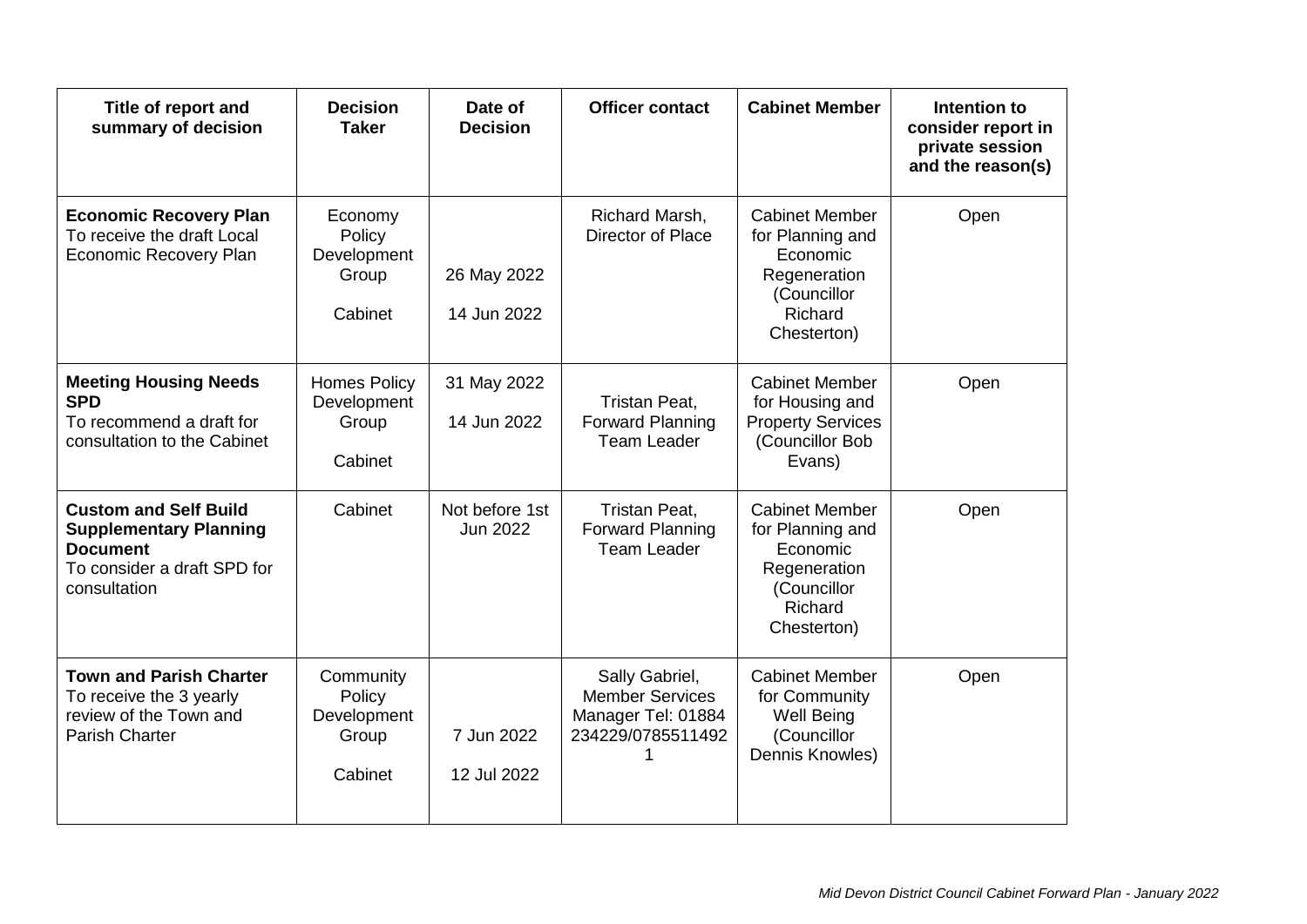| Title of report and<br>summary of decision                                                                                                   | <b>Decision</b><br><b>Taker</b>                          | Date of<br><b>Decision</b> | <b>Officer contact</b>                                                                                 | <b>Cabinet Member</b>                                                                                              | Intention to<br>consider report in<br>private session<br>and the reason(s) |
|----------------------------------------------------------------------------------------------------------------------------------------------|----------------------------------------------------------|----------------------------|--------------------------------------------------------------------------------------------------------|--------------------------------------------------------------------------------------------------------------------|----------------------------------------------------------------------------|
| <b>Non Statutory Interim</b><br><b>Policy Statement on</b><br><b>Planning for Climate</b><br>Change<br>To consider the policy<br>statement   | Cabinet                                                  | 14 Jun 2022                | Tristan Peat,<br><b>Forward Planning</b><br><b>Team Leader</b>                                         | <b>Cabinet Member</b><br>for Planning and<br>Economic<br>Regeneration<br>(Councillor<br>Richard<br>Chesterton)     | Open                                                                       |
| <b>Crediton NHS Hub Phase 2</b><br>To consider a funding<br>request.                                                                         | Cabinet                                                  | 14 Jun 2022                | Andrew Jarrett,<br>Deputy Chief<br>Executive (S151)<br>Tel: 01884 234242                               | <b>Cabinet Member</b><br>for Finance<br>(Councillor<br>Andrew Moore)                                               | Part exempt                                                                |
| <b>Play Area Safety</b><br><b>Inspection Policy</b><br>To receive the 3 yearly<br>review of the Play Area<br><b>Safety Inspection Policy</b> | Environment<br>Policy<br>Development<br>Group<br>Cabinet | 19 Jul 2022<br>9 Aug 2022  | Andrew Busby,<br>Corporate Manager<br>for Property, Leisure<br>and Climate Change<br>Tel: 01884 234948 | <b>Cabinet Member</b><br>for the<br><b>Environment and</b><br><b>Climate Change</b><br>(Councillor Colin<br>Slade) | Open                                                                       |
| <b>Shopfront Enhancement</b><br><b>Scheme</b><br>To receive a report regarding<br>the Shopfront Enhancement<br>Scheme                        | Economy<br>Policy<br>Development<br>Group<br>Cabinet     | 21 Jul 2022<br>9 Aug 2022  | Richard Marsh,<br>Director of Place                                                                    | <b>Cabinet Member</b><br>for Planning and<br>Economic<br>Regeneration<br>(Councillor<br>Richard<br>Chesterton)     | Open                                                                       |